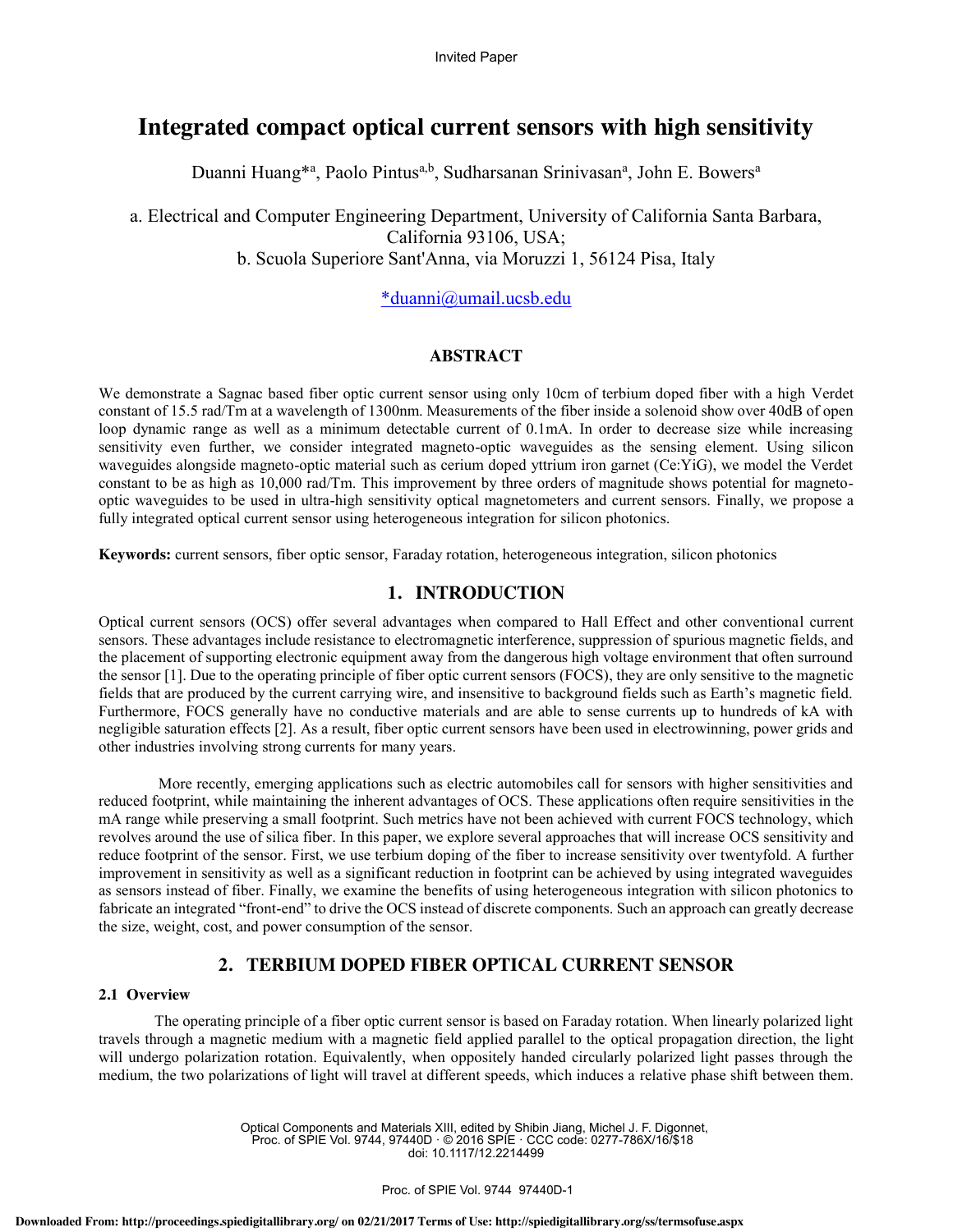This effect is nonreciprocal, in that it depends on whether the light is propagating with or against the magnetic field. The amount of Faraday rotation ( $\theta_f$ ) is dependent on the length of path interaction (l) between the light and the magnetic field (B), as well as a material parameter known as the Verdet constant (V) of the medium.

$$
\theta_f = V \int_l \vec{B} \cdot d\vec{l} \tag{1}
$$

Generally, the fiber will be orientated in such a way that it is exactly parallel with the magnetic fields produced by the current carrying wire. In this case, the expression above can be simplified to  $\theta_f = VBl$ . From this expression, it is clear

that the sensitivity of the sensor is dependent on the *Vl* product. However, increasing the length of the fiber increases footprint and leads to significant linear birefringence within the fiber, which considerably dampens the measured signal. Standard silica fibers have a low Verdet constant (0.8 rad/T\*m at 1300nm), which limit their use for high sensitivity OCS [3]. Terbium (Tb) doping of fiber has been shown to significantly increase the Verdet constant, up to a record 32rad/T\*m that was measured at 1060nm [4]. A very short piece of Tb-doped fiber was used as a magnetic field sensor using polarimetric detection [5]. In the following sections, we also use Tb-doped fiber provided by Advalue Photonics in a similar polarimetric, as well as a Sagnac-based interferometric configuration for current and magnetic field sensing [6].

#### **2.2 Polarimetric Sensor**

The testing configuration for the polarimetric sensor is shown in Figure 1 below. Polarimetric detection, also known as direct detection, measures the polarization rotation as it passes through the sensing fiber due to the Faraday effect. Our testbed for the sensor is shown in Figure 1b. Instead of wrapping the Tb-fiber around a current carrying wire, we use a

straight fiber inside a solenoid in order to simulate higher currents. Here, the Faraday rotation is given by  $\theta_f = VNI$ 

where I is the current in the solenoid and N is the number of turns. We calculate  $N = 507$  for the solenoid depicted, assuming uniform turn density. For 1A of DC current through the solenoid, we measure 6.5mT of B-field through an independent gaussmeter measurement. We use 10cm of Tb-doped fiber as the sensing element.



Figure 1. (a) Schematic of the polarization detection scheme. The sensor consists of a laser, the Tb fiber chain, a Faraday rotator, an in-line polarization beam splitter (PBS), as well as a balanced photodetector. (b) Picture of the 14cm long, 507 turn solenoid coil used to produce the magnetic field.

It is desirable to operate the sensor within telecom O (1260-1360nm) or C (1530-1565nm) bands due to wide availability of light sources and other optical components. At 1300nm, the total loss of the Tb fiber chain is measured to be 2.3dB. After subtracting 1.5dB of estimated loss from the two splices due to mode mismatch between the Tb fiber and PM or SMF (measured by Advalue Photonics at 1060nm), we obtain a propagation loss of 0.08 dB/cm at 1300nm. At 1550nm, the loss is considerably higher at 1.7dB/cm, and the Verdet constant is expected to be smaller at longer wavelengths. The light propagates through the Tb fiber chain, and through an in-line Faraday rotator that provides 45 degrees of polarization shift. Finally, the light passes through an in-line polarization beam splitter, and the intensity difference between the fast and slow axes is measured with a balanced detector. The total length of SMF in the sensor is kept short to minimize sensor size as well as polarization drift.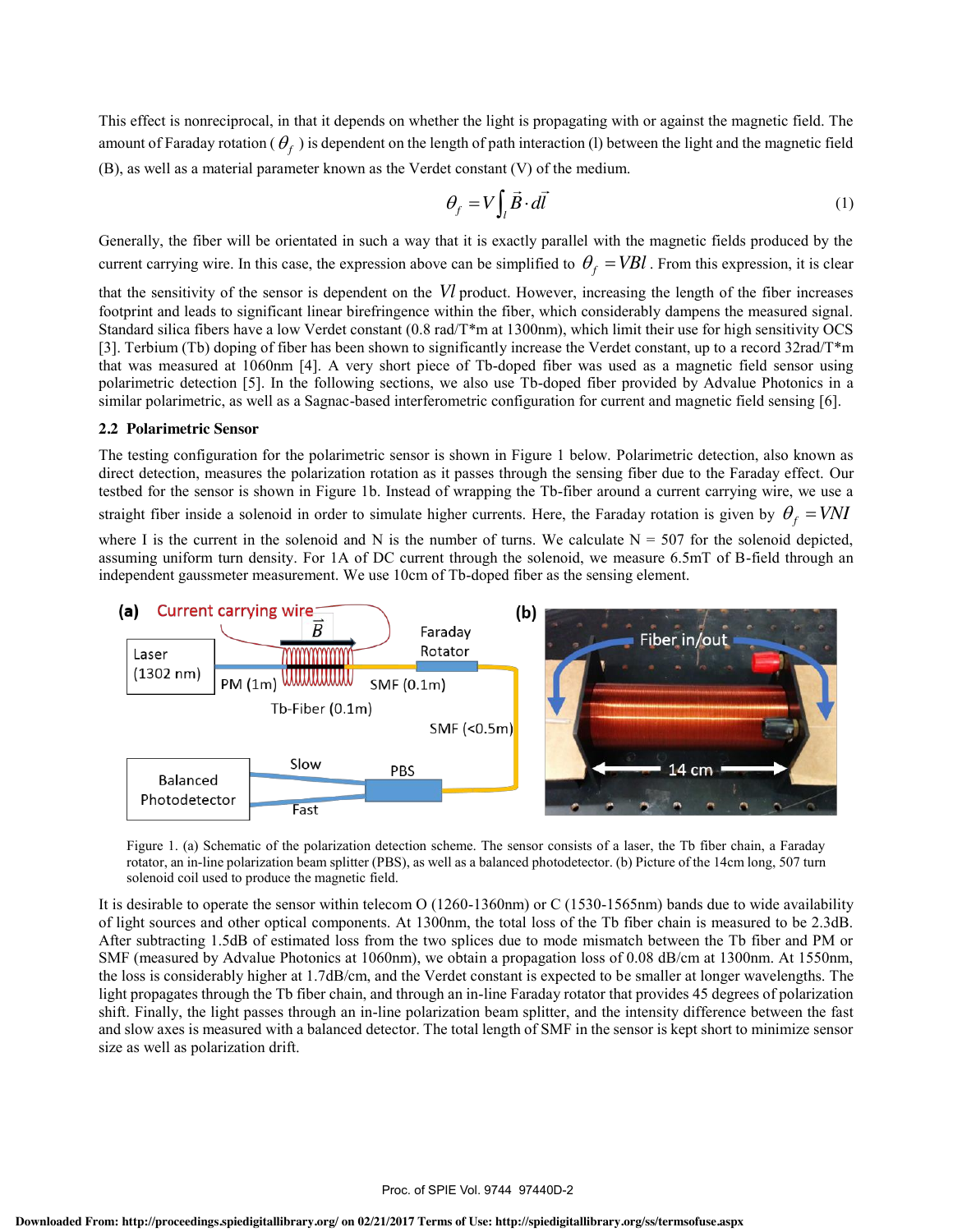The intensities of each arm at the detector can be expressed as  $P_{slow} = P_0 \cos^2(\theta + \theta_f)$  and  $P_{fast} = P_0 \sin^2(\theta + \theta_f)$ where  $P_0$  is the incident light power at the PBS and  $\theta$  is the 45 degree polarization shift from the Faraday rotator. The normalized signal at the detector can be written as the following, for small Faraday rotation.

$$
P_{BD} = \frac{P_0 \cos^2(\theta + \theta_f) - P_0 \sin^2(\theta + \theta_f)}{P_0 \cos^2(\theta + \theta_f) + P_0 \sin^2(\theta + \theta_f)} = \cos(2(\theta + \theta_f))
$$
(2)

$$
P_{BD} = \cos(2\theta)\cos(2\theta_f) - \sin(2\theta)\sin(2\theta_f) \approx -(2\theta_f)
$$
\n(3)

Thus, we expect a linear relation between the power at the detector and the applied current. Furthermore, the slope of the data is 2*VN* , and the Verdet constant of the fiber at 1300nm can be extracted. The figure below shows the detected powers as the DC current through the solenoid is swept from -1A to 1A and back over five minutes.



Figure 2. (a) The signal measured at the balanced detector as the current in the solenoid is swept from -1A to 1A (b) The output after calibration is done to cancel out any polarization drift in the system.

While the amount of polarization drift from the SMF and the Faraday rotator in the system is small, we can calibrate for it, as shown in Figure 2b to improve the linearity of the system. From this data, the calculated Verdet constant of the Tbfiber at 1300nm is 15.5 rad/Tm, or 19.5  $\mu$ rad/A. This is lower than the previously reported 32 rad/Tm at 1060nm, but expected due to the wavelength dependence of the Verdet constant.

#### **2.3 Interferometric Sensor**

While the direct, polarimetric detection is simple and useful for extracting the Verdet constant, it is not practical due to the random polarization drift in the system. For this reason, FOCS generally use an interferometric scheme using a Sagnacloop interferometer [7,8]. This architecture has been studied extensively, and also used in high sensitivity fiber-optic gyroscopes [9]. The key difference here is that we detect the relative phase shift for counter-propagating circular polarizations rather than polarization rotation of linear polarization. This configuration is shown below in Figure 3.



Figure 3. Schematic of the interferometric Sagnac-loop current sensor.

A semiconductor optical amplifier (SOA) pumps 4mW of amplified spontaneous emission (ASE) centered at 1300nm into the sensor. This is preferable to a laser due to the low optical coherence of the ASE, which reduces noise from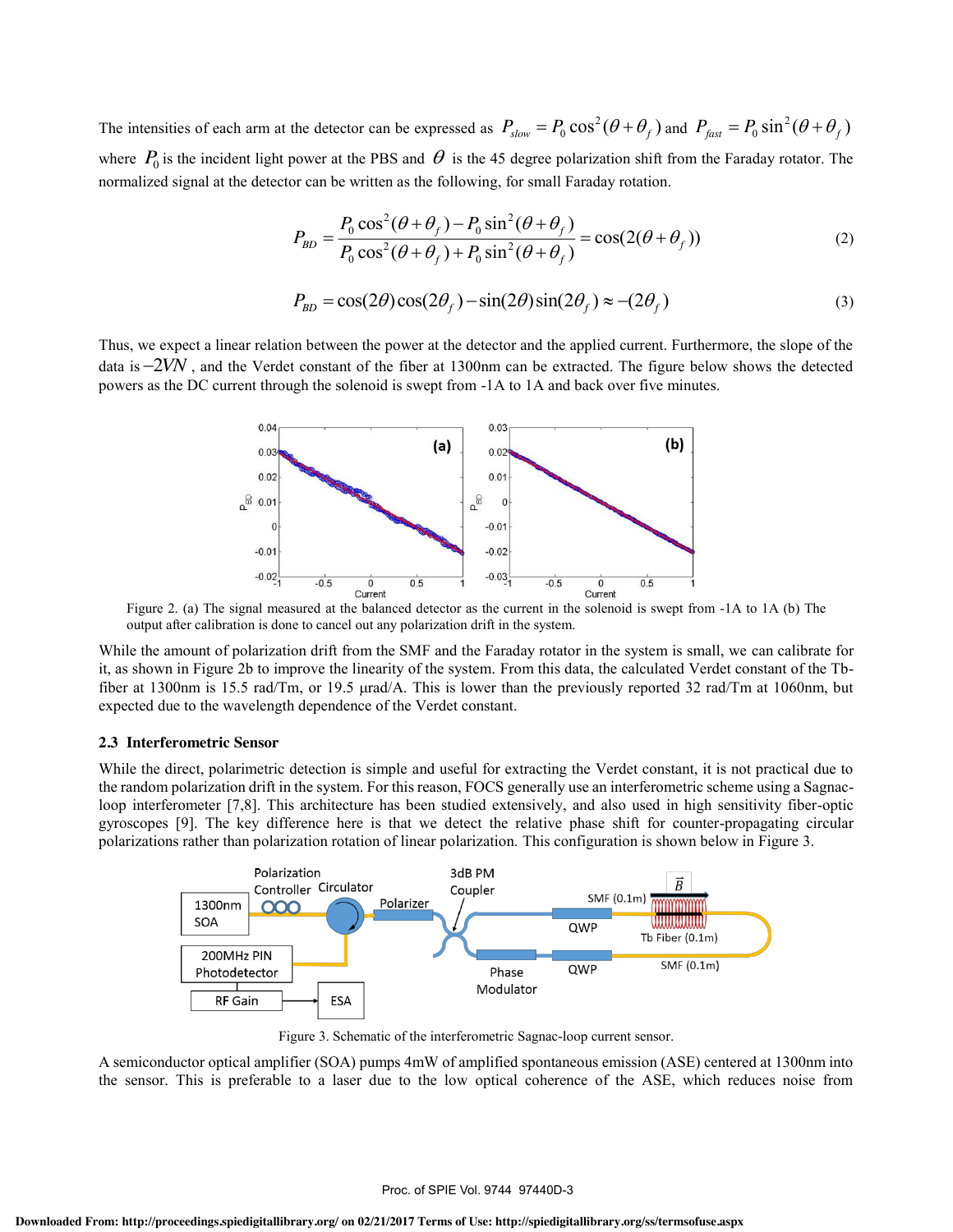backscattering within a coherence length from the center of the Sagnac loop. The measured RIN of this source is - 130dB/Hz. The light is polarized, and split into two paths through the 3dB coupler. Within the Sagnac loop, the linear polarization of light is transformed to circular polarization using quarter wave rotator (QWP) from Fibercore. The two circularly polarized waves then pass through the Tb fiber chain, where they undergo the nonreciprocal phase shift caused by the applied current. A lithium niobate modulator is used to modulate the phases of the counter-propagating light waves with an amplitude of 1.8 radians. The modulation frequency is 15.1 MHz, as governed by the loop length (6.8m). The nonreciprocal phase shift can be detected by interference at the 3dB coupler, and measured using a photodetector with subsequent RF gain with a combined responsivity of 5300V/W. The total detected optical power at the photodetector is  $80\mu$ W. Finally, the signal is analyzed with an electrical spectrum analyzer, and the Faraday signal at the first harmonic of the modulation frequency is shown below.



Figure 4. (a) The Faraday signal after applying RF gain. Measurements show that there is an offset of roughly -1.65mA in the system. (b) The Faraday signal measured over a much wider range of currents, after correcting the -1.65mA offset. Measurements exactly follow the predicted 10dB/dec slope until the applied current is  $\sim 0.1 \text{mA}$ , which is the minimum detactable current for the system.

We sweep the applied current from -1A to 1A, and zoom in on the region of interest where the Faraday signal is at a minimum, as depicted in Fig. 4(a). The minimum of the Faraday signal occurs at -1.65mA. This is not zero because we pick up Earth's magnetic field in this measurement. If the fiber was instead looped around a current carrying wire, there would be no signal from background fields due to the optical path. There is a 0.1mA window on either side of the minimum point for which there is no change in the Faraday signal, as illustrated by the oval. This suggests that the sensor cannot accurately detect currents in that range. This is better depicted in Fig. 4(b), in which we clearly observe a rolloff in the slope for an applied current below the minimum detectable current of 0.1mA. The dynamic range of the system in this open-loop configuration is over 40dB and can be improved further with feedback techniques or serrodyne modulation [10].

The Verdet constant of the fiber can also be extracted from Fig. 4. Due to the sinusoidal modulation of the phase modulator, the Faraday signal is given by the following.

$$
V_{Faraday}(\theta_f) = P_0 \eta J_1(1.8) \sin(2\theta_f)
$$
\n<sup>(4)</sup>

Here,  $P_0$  is the 80µW of detected optical power,  $\eta$  is the 5300V/W total responsivity, and  $J_1(1.8)$  is the Bessel function of the first order at its maximum modulation amplitude of 1.8 radians. Once again assuming small angle approximation, we calculate the Verdet constant to be 15.3 rad/Tm. This is in excellent agreement with the results from the polarimetric sensor. Since the Faraday rotation will increase with longer fiber length, we can extrapolate our results for longer Tb fiber. For this extrapolation, we assume a practical setup in which the Tb doped fiber is wrapped around a straight current carrying wire. As the diagram shows in Fig.  $5(a)$ , our measured data for a N=507 solenoid can be carried over into an equivalent setup with 507 turns of 10cm circumference fiber. From here, we calculate the sensitivity for a single loop of fiber, and then extrapolate for longer lengths. The limiting factor is the 0.08dB/cm propagation loss of the Tb fiber, which is modelled in Fig. 5(b), assuming the same noise floor for our system.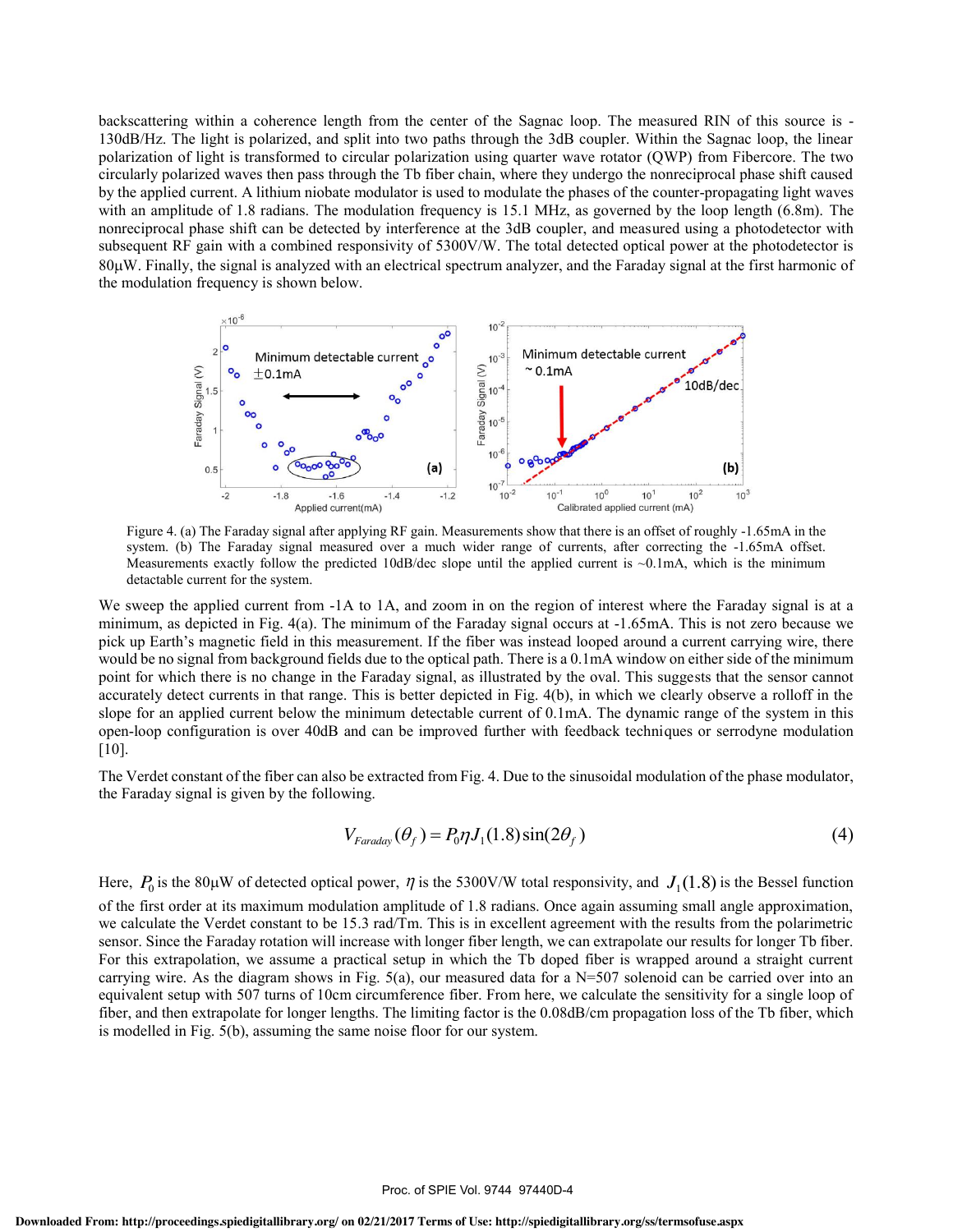

Figure 5. (a) Conversion from our experimental setup (top left) to a more practical current sensing setup with a straight wire and loops of fiber (top right). To keep the same optical loss, we keep the same length of fiber (bottom right). Now, we can extrapolate the results to multiple loops of fiber (bottom left). (b) Extrapolation of FOCS performance vs length of Tb fiber given our system noise floor and measured propagation loss for various ASE output powers.

The optimal length is for 0.5m of Tb fiber, for which the noise limit is 22mA/√Hz. For even longer fibers, the exponential decrease of received optical power dominates over the linear increase in sensitivity. If the loss in Tb fiber can be reduced or the incident power is increased, then the noise limit can be pushed further down. Finally, an alternate configuration [11] using an in-line reflection based interferometer can demonstrate a higher sensitivity by a factor of two, and will be a topic of exploration in the future.

# **3. CERIUM SUBSTITUTED YTTRIUM IRON GARNET WAVEGUIDE SENSOR**

Another, more significant increase of sensitivity is potentially possible by moving away from fiber optics. Many materials show very high Faraday rotation, but few show both high Faraday rotation as well as low optical loss. Cerium substituted yttrium iron garnet (Ce:YIG) is an interesting exception, and has already seen use in isolator and circulator devices for integrated photonics, and has been proposed for use as a magnetometer [12]. While optical loss in Ce:YIG (~60dB/cm) is much larger than that of fiber, its Faraday rotation is also much higher, and reaches nearly 8000 radians/meter when the magnetization is saturated [13].

The operating principle behind a waveguide sensor is slightly different than that of a fiber sensor. Instead of detecting the magnetic field that is parallel to the sensor, it is necessary to detect fields that are perpendicular instead. This partially arises from the fact that almost all waveguides are highly birefringent, and thus it is difficult to obtain circular polarization. Instead, by applying a magnetic field perpendicular to the waveguide in the following geometries, we can also achieve a nonreciprocal phase shift, depending on the polarization of the light (TE or TM).



Figure 6. (left) The waveguide geometry required for magnetic field induced nonreciprocal phase shift for transverse electric (TE) modes. (right). The waveguide configuration required for TM modes.

Also, the effective Verdet constant of the material depends on the polarization of the light. For the TE mode geometry (left), the magnetic field must be out of plane with respect to the waveguide. In this configuration, the saturation field of Ce:YIG is around 0.2T. For the TM mode geometry (right), the magnetic field must be in the same plane as the waveguide. In this configuration, the saturation field of Ce:YIG is much smaller, around 0.0005T [14]. The amount of nonreciprocal phase shift for each configuration is dependent on the exact dimensions of the waveguide, as well as the materials involved. For this calculation, we assume a silicon core waveguide with silica cladding, although we could easily use a low-loss silicon nitride core instead. Given a particular waveguide geometry, we then utilize finite element method to calculate the forward and backward propagating modes, and extract the nonreciprocal phase shift [15, 16]. From this we calculate that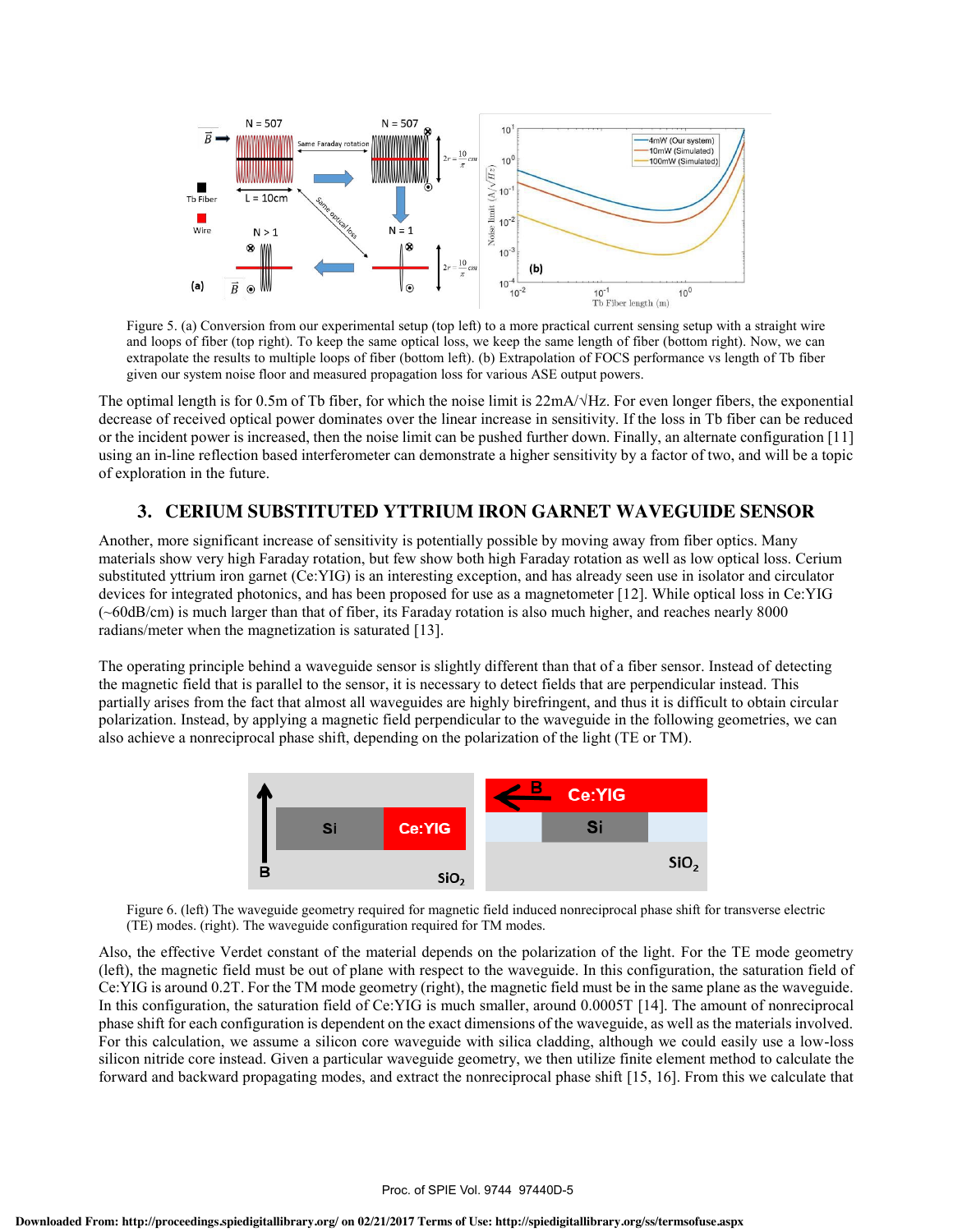the effective Verdet constant for TE modes is nearly 10,000 rad/Tm, while it is closer to 1,000,000 rad/Tm for TM modes. We note that a sensor operating in the TM mode may not be as useful due to the low saturation value of the magnetization. Once the Ce:YIG is saturated, then we no longer see a linear relation between the nonreciprocal phase shift and the applied magnetic field. Nevertheless, the Verdet constants here are orders of magnitude higher than that found in Tb-fiber.

One potential disadvantage of a waveguide sensor when compared to FOCS is its lack of suppression of spurious magnetic fields. Since the sensor is sensitive to all fields that are perpendicular to the waveguide, it will pick up background fields from Earth's magnetic field, as well as local sources of magnetic field from nearby electronic equipment. However, this can be overcome by using two sensors in a differential configuration on each side of a current carrying wire. Background fields will be common to both sensors, and can be cancelled out.

# **4. HETEROGENEOUS INTEGRATION**

Regardless of whether the Tb-doped fiber sensor or a Ce:YIG waveguide sensor is more attractive, it is possible to utilize heterogeneous integration for silicon photonics to fabricate a "front-end" photonic integrated circuit (PIC) for the Sagnac loop. Wafer bonding is key in heterogeneous integration in that it allows us to circumvent lattice mismatch between the silicon substrate and the epitaxial layer, which is a major limitation to monolithic approaches. For example, III-V materials are bonded onto silicon on insulator (SOI) substrates and subsequently processed to form lasers and other light sources on chip [17,18]. This is significant since silicon is not an efficient light emitter due to its indirect bandgap. Furthermore, the same process can be used to bond Ce:YIG for use as the integrated waveguide sensor.

Heterogeneous integration on silicon allows to utilize a flexible platform to design PICs for. As previously shown in Figure 3 as well as below, the front-end of the Sagnac-based sensor requires multiple photonic components. In addition to a source to drive the sensor, this PIC also requires photodiodes and modulators. The choice of light source is an interesting topic. Traditionally, interferometric based sensors use light emitting diodes (LED) or ASE sources due to their incoherent nature. If a coherent source such as a laser is used instead, the sensor is negatively affected by coherent reflections from backscattering points in the Sagnac loop. These reflections can interfere with the primary signal. Thus, ASE sources are the preferred device in optical gyroscopes and other interferometric sensors. However, heterogeneous silicon lasers have larger output power as well as lower RIN than ASE sources on chip. For this reason, it is preferable to use lasers on an integrated platform. To suppress the coherent noise, we are investigating an approach in which we apply frequency modulation to the laser [19]. The resulting effect is a broadening of the laser linewidth, which destroys the coherence of the device. This allows us to retain the high power and low RIN of a laser, while not suffering too much from coherent backscattering within the loop.



Figure 7. (left) The front end PIC for a Sagnac-based sensor is fabricated using heterogeneous integration on silicon. The front-end can be packaged with a Tb-fiber current sensor (top right) as well as a Ce:YIG waveguide sensor (bottom right).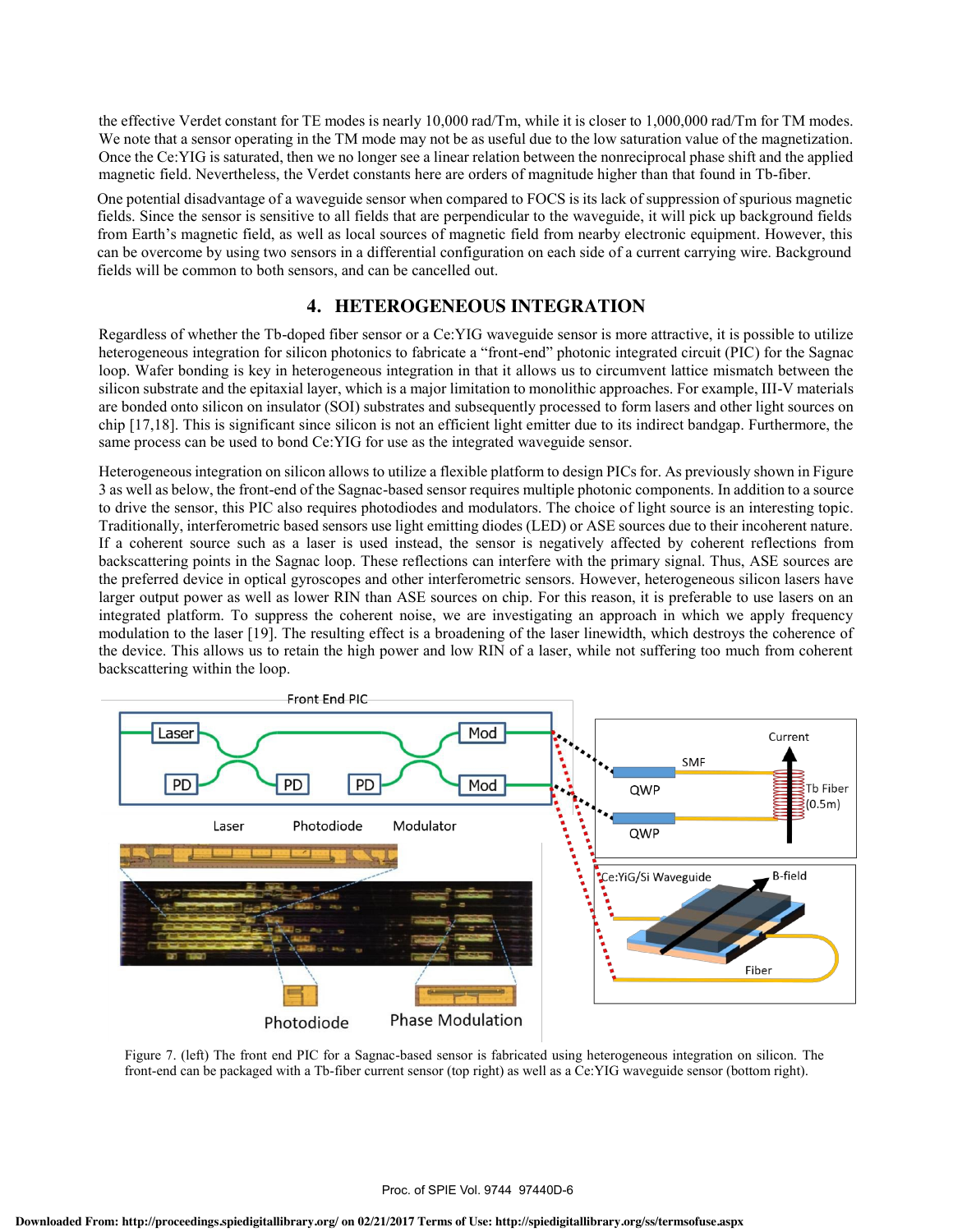We fabricated this chip with over twenty different configurations of the Sagnac front-end PIC. These configurations included splits on laser geometry, photodiode area, as well as various splits on the modulator. The PIC can be tested with both the Tb-fiber sensor, as well as a Ce:YIG waveguide sensor. A pair of quarter wave rotators are required for use with the fiber sensor, as the polarization needs to be circular. No polarization rotation is needed for use with the waveguide sensor. We are currently testing the performance of the front-end PIC, which can be packaged and used with any Sagnac based sensor, including integrated optical gyroscopes if successful [20]. The total area of the PIC is less than 0.1cm<sup>2</sup>.

### **5. CONCLUSIONS**

In conclusion, we have shown the feasibility of using terbium-doped fiber with a high Verdet constant of 15.5 rad/Tm as the sensing element in a compact, highly sensitive current sensor. We are able to sense DC currents down to 0.1mA using a test setup with a 507 turn solenoid. Finally, we extrapolate our measurements to find a noise limit of 22mA/√Hz for a practical Tb fiber current senor with a length of just 0.5 meter. This sensor shows promise for high sensitivity applications in which it is not possible to use tens or hundreds of meters of fiber. Further improvements to this technology can be made by spinning the Tb fiber and decreasing the propagation loss. We have also proposed using Ce:YIG as the sensing element in a magneto-optic waveguide sensor. Our simulations show a Verdet constant near 10,000 rad/Tm, which could lead to ultra-high sensitivity optical current sensors and optical magnetometers. Finally, we are exploring the use of heterogeneous integration of silicon photonics to create highly functional, highly compact PICs to be used with the Sagnac architecture. This can be used with both fiber sensors as well as waveguide sensors, reducing the overall size and power consumption.

### **ACKNOWLEDGMENTS**

The authors would like to thank TE Connectivity for supporting this research, and Advalue Photonics for providing the Tb doped fibers. We also thank Katya Golovchenko, Yichen Shen, Minh Tran, Daryl Spencer, Tin Komljenovic, Jared Hulme, and Yifei Li, for helpful suggestions.

#### **REFERENCES**

- [1] R. M. Silva, H. Martins, I. Nascimento, J. M. Baptista, A. L. Ribeiro, J. L. Santos, P. Jorge, and O. Frazão, "Optical current sensors for high power systems: a review," Appl. Sci. **2**(3), 602-628 (2012).
- [2] K. Bohnert, P. Gabus, H. Brändle, and P. Guggenbach. "Fiber-optic dc current sensor for the electro-winning industry," Proc. SPIE **5855**, 210-213 (2005).
- [3] J. Noda, T. Hosaka, Y. Sasaki, and R. Ulrich. "Dispersion of Verdet constant in stress-birefringent silica fibre," Electron. Lett. **20**(22), 906-908 (1984).
- [4] L. Sun, S. Jiang, and J. R. Marciante. "Compact all-fiber optical Faraday components using 65-wt%-terbium–doped fiber with a record Verdet constant of 32 rad/(Tm)," Opt. Express **18**(12), 12191-12196 (2010).
- [5] L. Sun, S. Jiang, and J. R. Marciante. "All-fiber optical magnetic-field sensor based on Faraday rotation in highly terbium-doped fiber," Opt. Express **18**(6), 5407-5412 (2010).
- [6] K. Bohnert, P. Gabus, J. Nehring, and H. Brandle. "Temperature and vibration insensitive fiber-optic current sensor," J. Lightwave Technol. **20**(2), 267 (2002).
- [7] D. Huang, S. Srinivasan, and J. E. Bowers, "Compact Tb doped fiber optic current sensor with high sensitivity," Opt. Express **23**(23), 29993-29999 (2015).
- [8] P. A. Nicati, and P. Robert. "Stabilised current sensor using Sagnac interferometer," J. Phys. E. Sci. Instrum. **21**(8), 791 (1988).
- [9] H. C. Lefevre, *The Fiber-optic Gyroscope* (Artech house, 1993).
- [10]C. J. Kay, "Serrodyne modulator in a fibre-optic gyroscope," in *IEE Proceedings J. Optoelectronics*, **132**(5), (IET, 1985) pp. 259-264.
- [11] G. Frosio, and R. Dändliker. "Reciprocal reflection interferometer for a fiber-optic Faraday current sensor," Appl. Opt. **33**(25), 6111-6122 (1994).